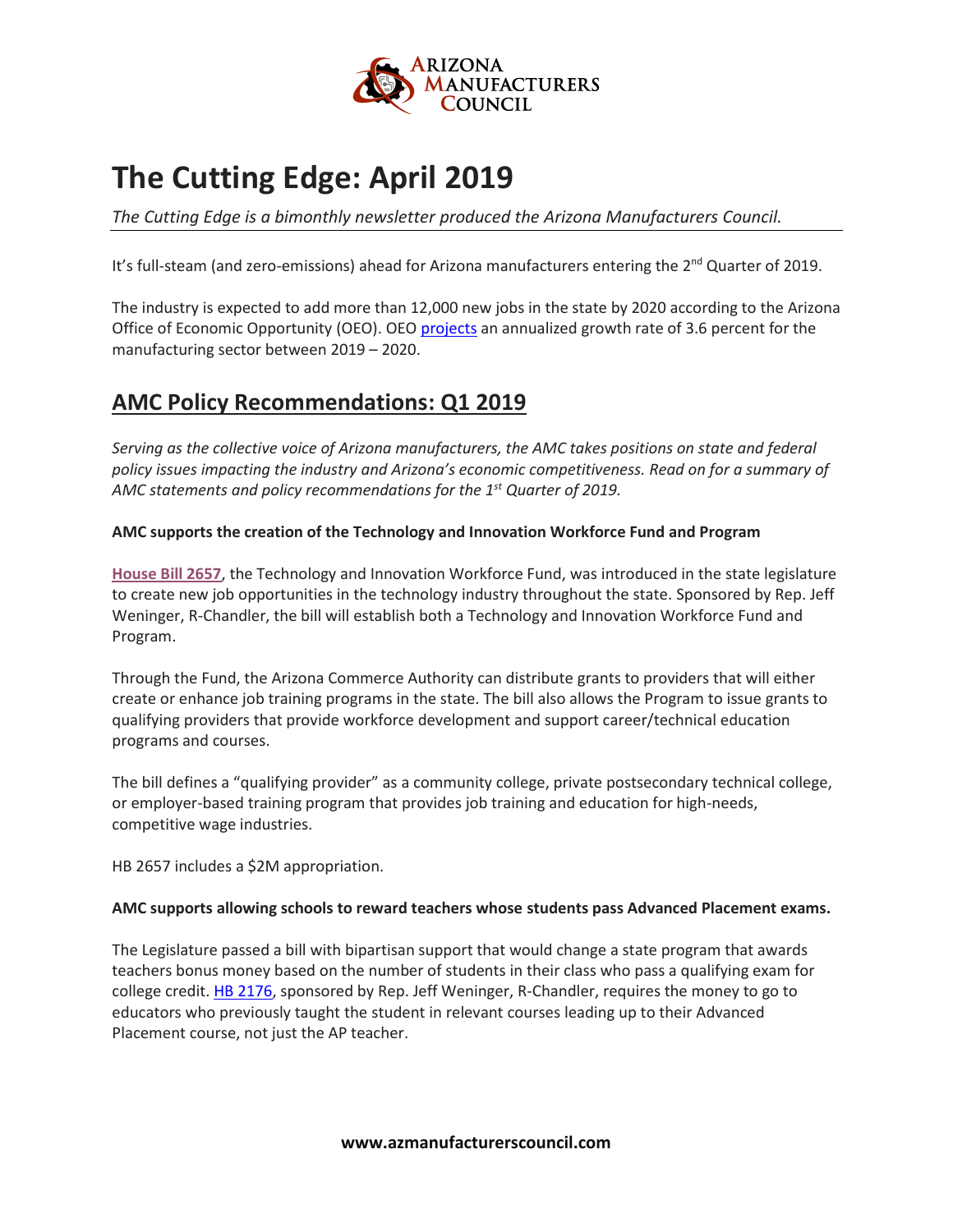

#### **AMC calls on Treasury to implement interest limits in the manner intended by Congress.**

*March 8, 2019 -* AMC joined NAM and other associations in a letter urging the Treasury Department to reverse a proposed rule that would make it more expensive to finance the purchase of equipment and machinery.

The Treasury Department has proposed implementing tax reform's new limits on the business interest deduction in a manner that would make it more costly for manufacturers to purchase equipment and machinery by effectively imposing tax reform's stricter limitation four years earlier than Congress intended.

The Tax Cuts and Jobs Act limited business interest deductions to 30 percent of earnings before interest, tax, depreciation and amortization or EBITDA for tax years starting in 2018 through 2021. However, starting in 2022, the deduction is limited to 30 percent of earnings before interest and tax or EBIT. By excluding depreciation and amortization, the stricter EBIT standard reduces the maximum deduction available to manufacturers thus making it more expensive for capital intensive businesses to finance capital equipment purchases. Unfortunately, the Treasury Department recently proposed rules that harm manufacturers by effectively implementing the EBIT standard years earlier than intended.

The letter calls on Treasury to implement the interest limits in the manner intended by Congress by providing an EBITDA base for the calculation of interest deductions. Doing so would help ensure that manufacturers can continue to invest for growth in the U.S…

#### [Read the letter here.](https://namissvr.nam.org/minisites/securesignup/letter.aspx?ID=166&_zs=T6JVg1&_zl=S99b5)

#### **AMC supports the confirmation of Andrew Wheeler as Permanent EPA Administrator.**

*Feb. 22, 2019* - The Environmental Protection Agency's (EPA) activities have a significant impact on each of our industries, the products we make or the services we provide, and the tens of millions of workers we represent. As Acting Administrator, Andrew Wheeler has consistently provided strong leadership as the agency works to protect human health and the environment. AMC urged swift action from members of the U.S. Senate to confirm Mr. Wheeler as the permanent administrator of the EPA...

#### [Read the letter here.](https://namissvr.nam.org/minisites/securesignup/letter.aspx?ID=165&_zs=T6JVg1&_zl=u5VW5)

#### **AMC joins the USMCA Coalition.**

*Feb. 26, 2019 -* More than 200 companies and associations representing farmers and ranchers, manufacturers, service providers, and technology companies today announced the launch of the USMCA Coalition, which will advocate for congressional approval of the United States-Mexico-Canada Agreement…

#### [Read the letter here.](https://www.uschamber.com/press-release/leading-trade-associations-and-businesses-launch-usmca-coalition)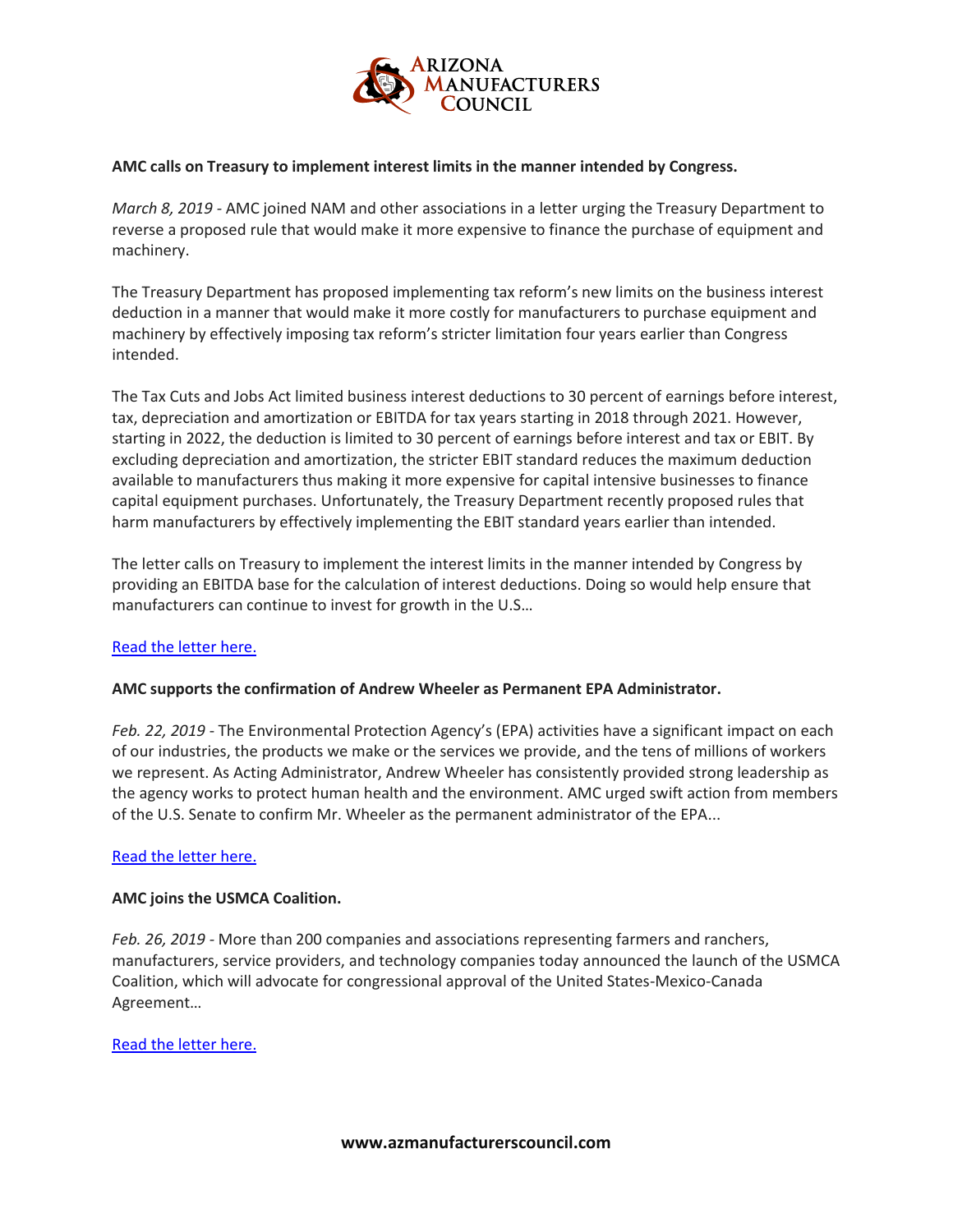

#### **AMC urged Congress to oppose H.R. 1, which would severely limit the free speech rights of businesses and business organizations.**

*March 5, 2019 -* AMC joined the U.S. Chamber of Commerce and leading business and industry associations in opposing H.R. 1, disingenuously named the "For the People Act of 2019." Although its supporters focus on aspects of the bill that purport to bring more people into the political process, other parts of the legislation are clearly designed to have precisely the opposite effect – pushing certain voices, representing large segments of the electorate and our economy, out of the political process altogether.

Over the past several Congresses, various iterations of the legislation known as the DISCLOSE Act have been introduced. The profound constitutional problems of that legislation are well documented and include: (1) that it sought to chill associational and speech rights guaranteed by the First Amendment by threatening donor disclosure for groups engaged in advocacy; (2) that it provided for unequal treatment of speakers, severely burdening the business community while leaving unions largely unaffected; and (3) that it sought to deter speech through the imposition of unnecessarily burdensome disclaimers and reporting requirements. Remarkably, H.R. 1 takes the worst ideas and impulses of the DISCLOSE Act and expands upon them in ways that have incredibly harmful – and unconstitutional – consequences…

#### [Read the letter here.](https://docs.google.com/forms/d/e/1FAIpQLSfOS0_GvFYdXH6lriy2SOwJAHz39fiy-kGBLd5fPDIv20w3-A/viewform)

### **Arizona Manufacturing News**

#### **USITC Releases USMCA Analysis**

*April 18, 2019 -* The U.S. International Trade Commission released its [formal analysis](https://www.usitc.gov/publications/332/pub4889.pdf) of the economic impact of the USMCA, with their model projecting a small but positive economic impact of the agreement.

- **EXECTS:** USITC's economic model forecasts an increase in U.S. real GDP of 0.35 percent (\$68.2 billion) and the creation of 176,000 jobs, as well as increased U.S. exports to Canada and Mexico (up \$19.1 billion with Canada and \$14.2 billion with Mexico.)
- **■** USITC's analysis claims that USMCA would have a positive impact on all broad industry sectors within the U.S. economy, including manufacturing.

#### **Nikola unveils five zero-emission vehicles at Scottsdale event**

*April 17, 2019 -* Nikola Motor Co. CEO Trevor Milton showed off five zero-emission, hydrogen fuel cell and electric vehicles Tuesday night at a flashy public event at Westworld in Scottsdale.

Nikola plans to build a 1 million-square-foot electric semi-truck plant in Coolidge and is almost finished with its research and development office and headquarters in Phoenix where it plans to hire 300. Nikola also plans to build a fuel cell development laboratory in the Valley, but has not yet announced a location or a date when that would occur… More than 2,000 people from 49 countries attended the first night of the two-day event as Milton introduced key executives and brought out Gov. Doug Ducey, who was a big part of luring Nikola to the Valley in January 2018... [LINK](https://www.bizjournals.com/phoenix/news/2019/04/17/nikola-unveils-five-zero-emission-vehicles-at.html?iana=hpmvp_phx_news_headline)

#### **www.azmanufacturerscouncil.com**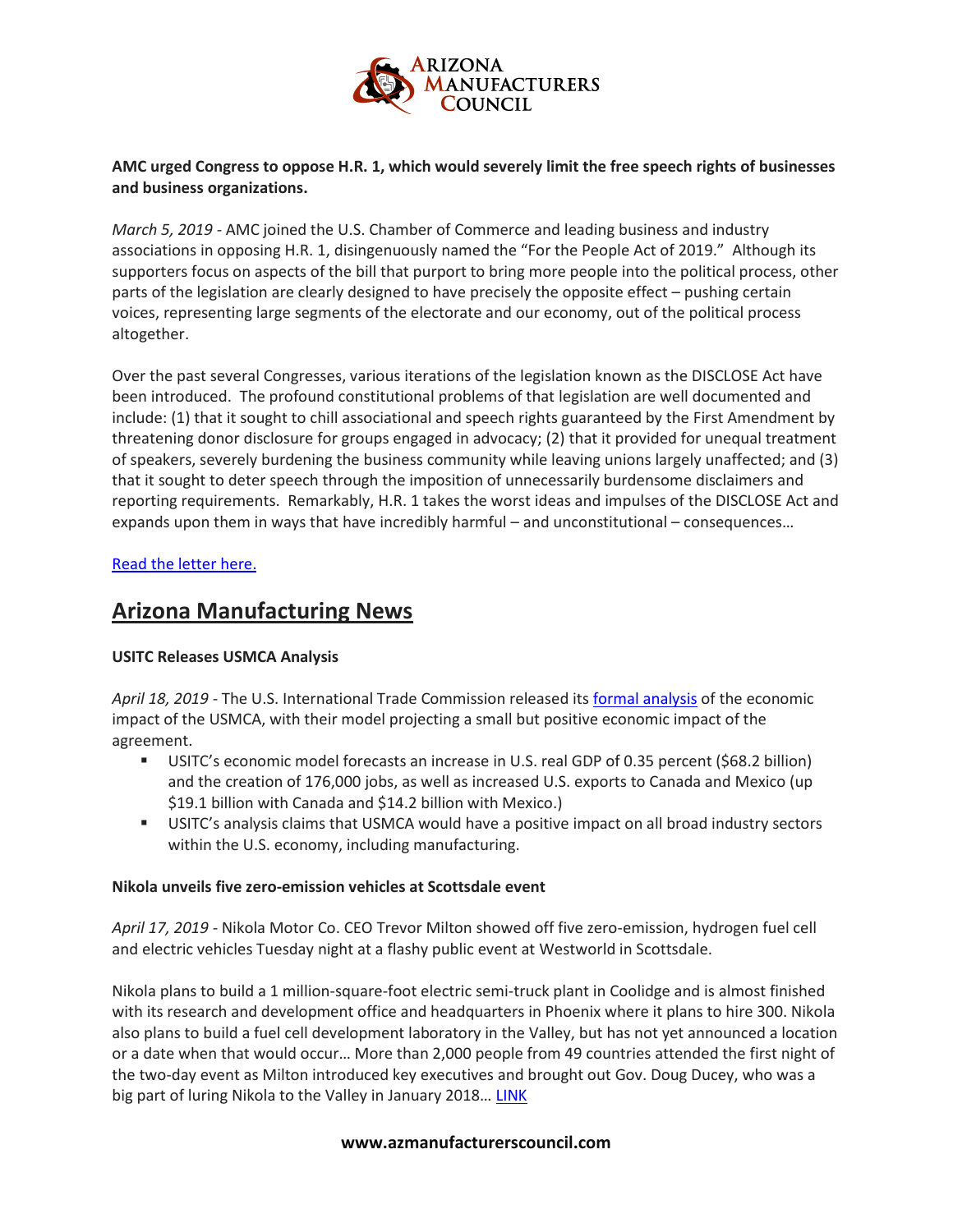

#### **Trumps signs Drought Contingency Plan.**

*April 16, 2019 -* President Donald Trump today signed legislation formalizing the Drought Contingency Plan (DCP) — a crucial step toward full implementation of the agreement to conserve more water in the Colorado River system. The legislation directs the Secretary of the Interior to adhere to the agreements previously adopted by the seven basin states, including Arizona… [LINK](https://azgovernor.gov/governor/news/2019/04/president-signs-drought-contingency-plan-legislation)

#### **Arizona first to allow universal recognition for occupational licenses.**

*April 11, 2019 -* House Bill 2569, introduced by Representative Warren Petersen, was signed into law by Governor Doug Ducey, making Arizona the first state in the nation to allow universal recognition for occupational licenses... [LINK](https://azgovernor.gov/governor/news/2019/04/word-street-national-acclaim-arizonas-universal-licensing-recognition)

### **Upcoming AMC Events**

▪ **July 24 – 26, 2019 Environmental & Sustainability Summit** High Country Conference Center at NAU 201 W. Butler, Flagstaff, AZ 86001

Room blocks reserved at the Drury Inn and Little America Hotel. (Space is limited, book early!) Registration, sponsorship information and program details **[HERE.](http://azchamber.chambermaster.com/events/details/environmental-and-sustainability-summit-2019-235561)** 

▪ **October 3, 2019 Manufacturing Summit & Manufacturer of the Year Awards Luncheon** Arizona Biltmore Hotel 2400 E Missouri Ave Phoenix, AZ 85016

Registration, sponsorship information and program **[HERE.](http://azchamber.chambermaster.com/events/details/manufacturing-summit-and-awards-luncheon-2019-235564)**